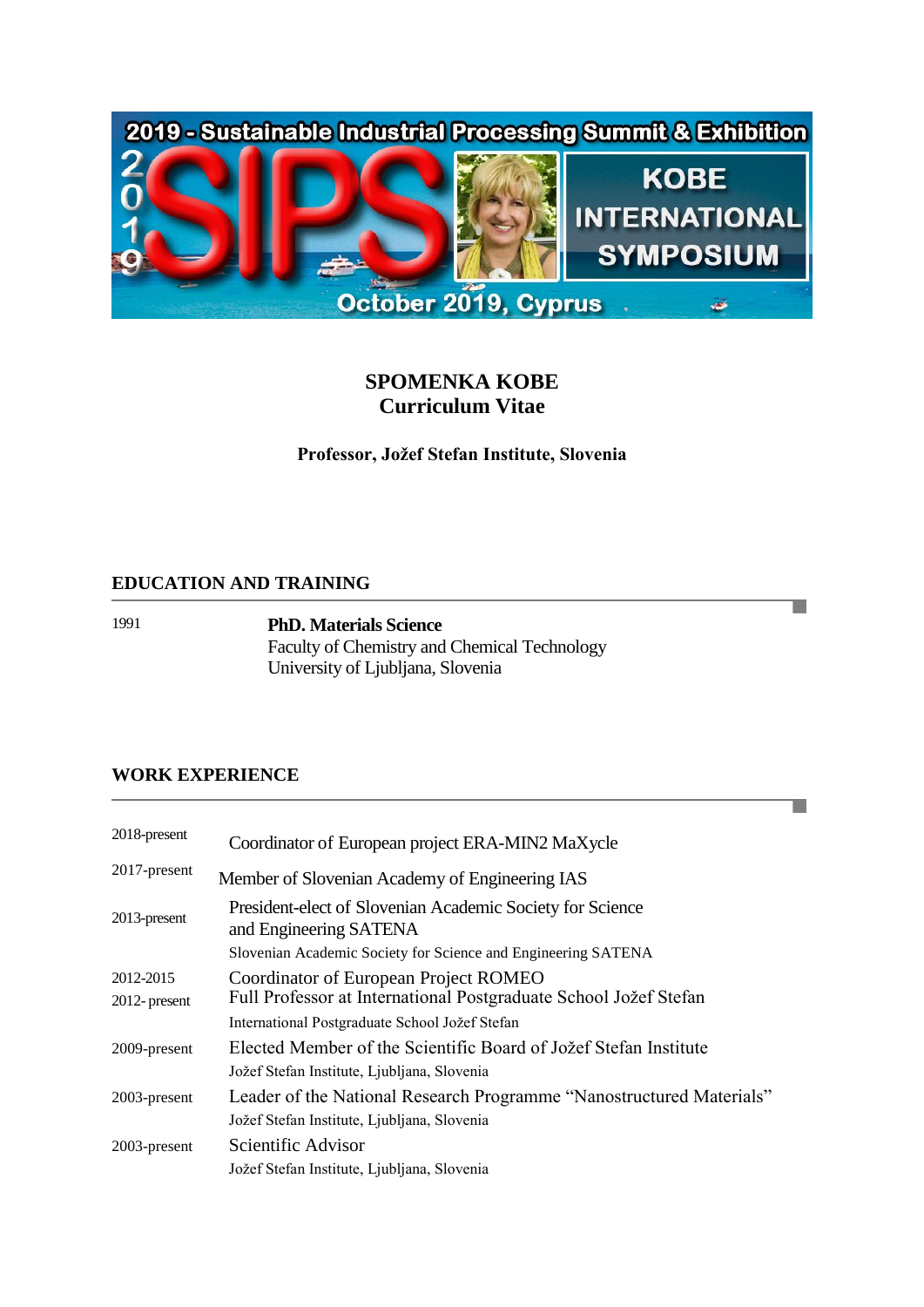| Member of the Executive Board of Slovenian Academic Society for Science and<br>Engineering SATENA |
|---------------------------------------------------------------------------------------------------|
| Slovenian Academic Society for Science and Engineering SATENA                                     |
| Member of International Postgraduate School Jožef Stefan                                          |
| International Postgraduate School Jožef Stefan                                                    |
| European Expert and Evaluator                                                                     |
| <b>European Commission</b>                                                                        |
| Head of Department for Nanostructured Materials                                                   |
| Jožef Stefan Institute, Ljubljana, Slovenia                                                       |
| <b>Visiting Scientist</b>                                                                         |
| University of Western Australia, Perth, Australia                                                 |
| Head of Powder Metallurgy and Intermetallic (PMIM) Group                                          |
| Jožef Stefan Institute, Ljubljana, Slovenia                                                       |
| <b>Associate Professor</b>                                                                        |
| University of Ljubljana, Faculty for Natural Sciences                                             |
| <b>Magnetic Materials Group Leader</b>                                                            |
| Jožef Stefan Institute, Ljubljana, Slovenia                                                       |
| <b>Senior Researcher</b>                                                                          |
| Jožef Stefan Institute, Ljubljana, Slovenia                                                       |
| <b>Visiting Scientist</b>                                                                         |
| University of Twente, Enschede, The Netherlands                                                   |
| <b>Research Associate</b>                                                                         |
| Jožef Stefan Institute, Ljubljana, Slovenia                                                       |
|                                                                                                   |

# **RESEARCH ACTIVITIES**

| Publications $160+$ |  |
|---------------------|--|
|---------------------|--|

| Patents  | 5 patents (3 EP), 5 successful transfers of technology to industrial<br>production.                                                                                                                                                                                             |
|----------|---------------------------------------------------------------------------------------------------------------------------------------------------------------------------------------------------------------------------------------------------------------------------------|
| Projects | Coordinator in ROMEO: Replacement and original magnet<br>engineering options, FP7 NMP Collaborative project, 2012-2015<br>Principal investigator in several EU and National research<br>projects.                                                                               |
| Awards   | State Award for Scientific Research (Ph.D. work),<br>State award for Scientific Research (innovation of procedure for<br>thermal processing of SmCo magnets),<br>Two innovation chains<br>First award for the innovation in the fair organized by Chamber of<br>Commerce (1992) |